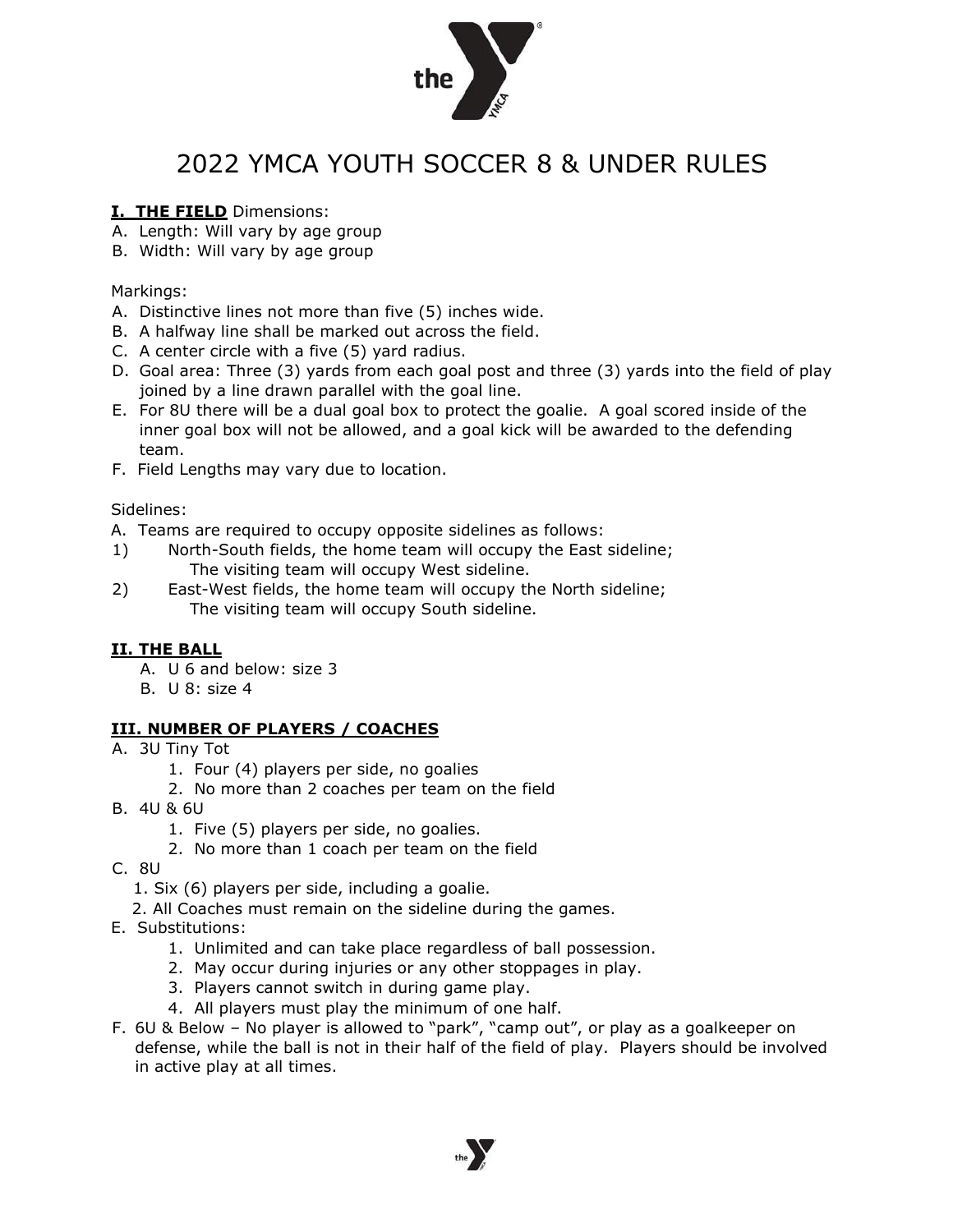G. Parents

1. Parents are not permitted behind goals and/or on the field of play during games. In the event you are needed on the field, such as a player injury, the officials will signal for you to come on to the field.

## **IV. PLAYERS EQUIPMENT**

- A. Footwear: tennis shoes or rubber molded soccer shoes. Soccer cleats only. No baseball, football, track cleats etc.
- B. Shin guards are required.
- C. 8U & below players are required to wear the official Green /White YMCA All Sport Jersey.
- D. 10U/12U/14U will wear the custom uniform package.
- E. All Goalies will wear identifiable target jerseys provided by the YMCA at games.

## **V. DURATION OF GAME**

- A. 3U: The game shall be divided into four (4) equal, six (6) minute quarters.
- B. 4U and 6U: The game shall be divided into four (4) equal, eight (8) minute quarters.
- C. 8U: The game shall be divided into two (2) equal, twenty (20) minute halves.

D. There shall be a halftime break of three (3) minutes.

## **VI. THE START OF PLAY**

A. At the beginning of the game, choice of ends and the kick off shall be decided by the toss of a coin. The team winning the toss shall have the option of choice of ends or the kick off.

B. The game shall be started by a player taking a place kick into his opponents' half of the field of play. Every player shall be in his half of the field and every player of the opposing team shall remain 5 yards from the ball until it is kicked off.

C. After a goal has been scored, the game shall be restarted in like manner by a player of the team losing the goal.

D. After half-time; when restarting after half-time, ends shall be changed and the kick off shall be taken by a player of the opposite team that started the game.

## **VII. BALL IN AND OUT OF PLAY**

A. The ball is out of play: (a) when it has crossed the goal line or touchline, whether on the ground or in the air; (b) when the game has been stopped by the referee. B. The ball is in play at all other times from the start of the match to the finish.

## **VIII. SCORING AND STANDINGS**

A. A goal is scored when the whole ball crosses the goal line.

- B. For 8U Only, goals must be scored from outside of the inner-goal box.
- C. Standings will not be kept for ages 8 & under.

## **IX. FOULS AND MISCONDUCT**

- A. A player who commits any of the following infractions will be charged with a foul: (a) kicking or attempting to kick an opponent, (b) tripping an opponent, (c) jumping at, charging, striking, or pushing an opponent, or (d) handling the ball deliberately (carries, strikes, or propels the ball with his hand or arm) - this does not apply to the goalie within his own goal/penalty box.
- B. Fouls outside of the goal box shall result in an indirect free kick with opponents five (5) yards away.
- C. An indirect free kick is awarded to the opposing team if a goalkeeper, inside his own penalty area, commits any of the following offences: (a)controls the ball with his hands for more than six seconds before releasing it from his possession, (b) touches the ball

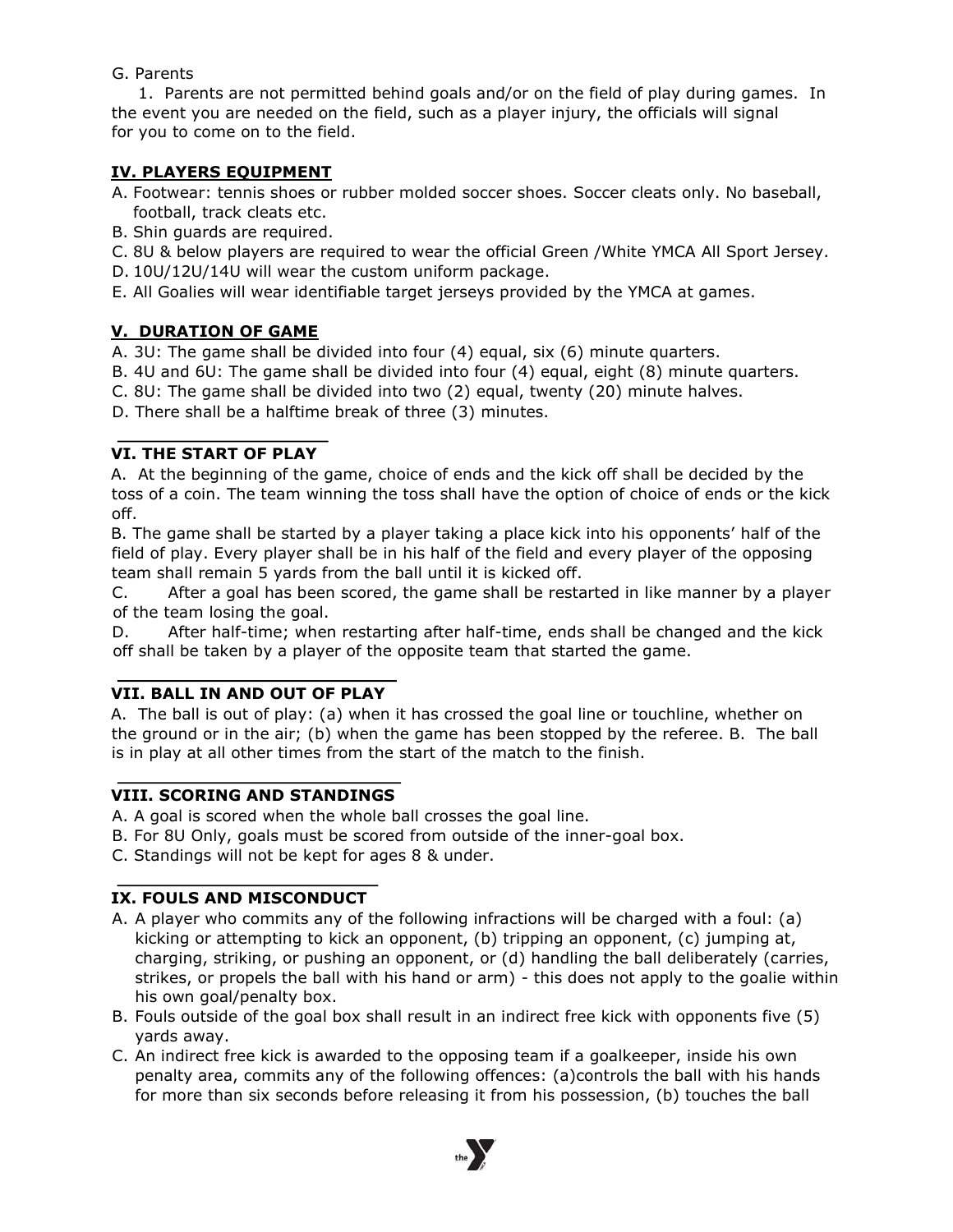again with his hands after he has released it from his possession and before it has touched another player, (c) touches the ball with his hands after it has been deliberately kicked to him by a team-mate, or (d) touches the ball with his hands after he has received it directly from a throw-in taken by a team-mate.

- D. The referee must explain ALL infractions to the offending player.
- F. No Slide Tackling Allowed.

## **X. FREE KICKS**

A. A free kick occurs when a foul is called (to be taken from or near the spot of the foul) B. Shall be classified under one heading: INDIRECT - an indirect free kick is a kick from which a goal cannot be scored unless the ball has been played or touched by a player other than the kicker before passing through the goal.

B. No kicks shall be taken by the offending team within the defending team's goal box. C. There are no penalty kicks.

#### **XII. OFFSIDES**:

A. 8U & below - No off sides are to be called during these games.

#### **XIII. THROW-IN**

- A. A throw-in occurs when the ball crosses either sideline out of bounds
- B. 8U and Below: If a player is attempting a throw-in, the ball must be thrown from directly above the head with both feet remaining on the ground - a second throw-in will be allowed if a player commits a foul on initial attempt.

#### **XIV. GOAL KICK/PUNTING**

- A. A goal kick is taken when the ball crosses either end line out of bounds by the attacking team.
- B. Goal kick is taken from either corner of the goal box.
- C. Opponents must be five (5) yards away from the ball.

D. Goalies will not be allowed to punt the ball. They must either roll the ball out, set the ball down to kick it or make a throw.

#### **XV. CORNER KICK**

- A. A corner kick is taken when the ball crosses either end line out of bounds by the defending team.
- B. Corner kicks are to be taken from the corner nearest to where the ball goes out of bounds.
- C. Opponents must be five (5) yards away from the ball.

#### **XVI. Rules & Exceptions**

A. The preceding rules shall be the official playing rules for all divisions of YMCA Soccer. Should a dispute occur, we will refer to the following set of rules first and then to the current FIFA Laws of the Game.

- B. Exceptions to the Laws of the Game:
	- A. No injury time or extra-time
	- B. No Drop Balls
	- C. No Direct Kicks
	- D. The Sports Director or Sports Coordinator will have the final ruling in all disputes.

#### **XVII. YMCA MISSION**

To put Christian principles into practice through programs that build healthy spirit, mind, and body for all.

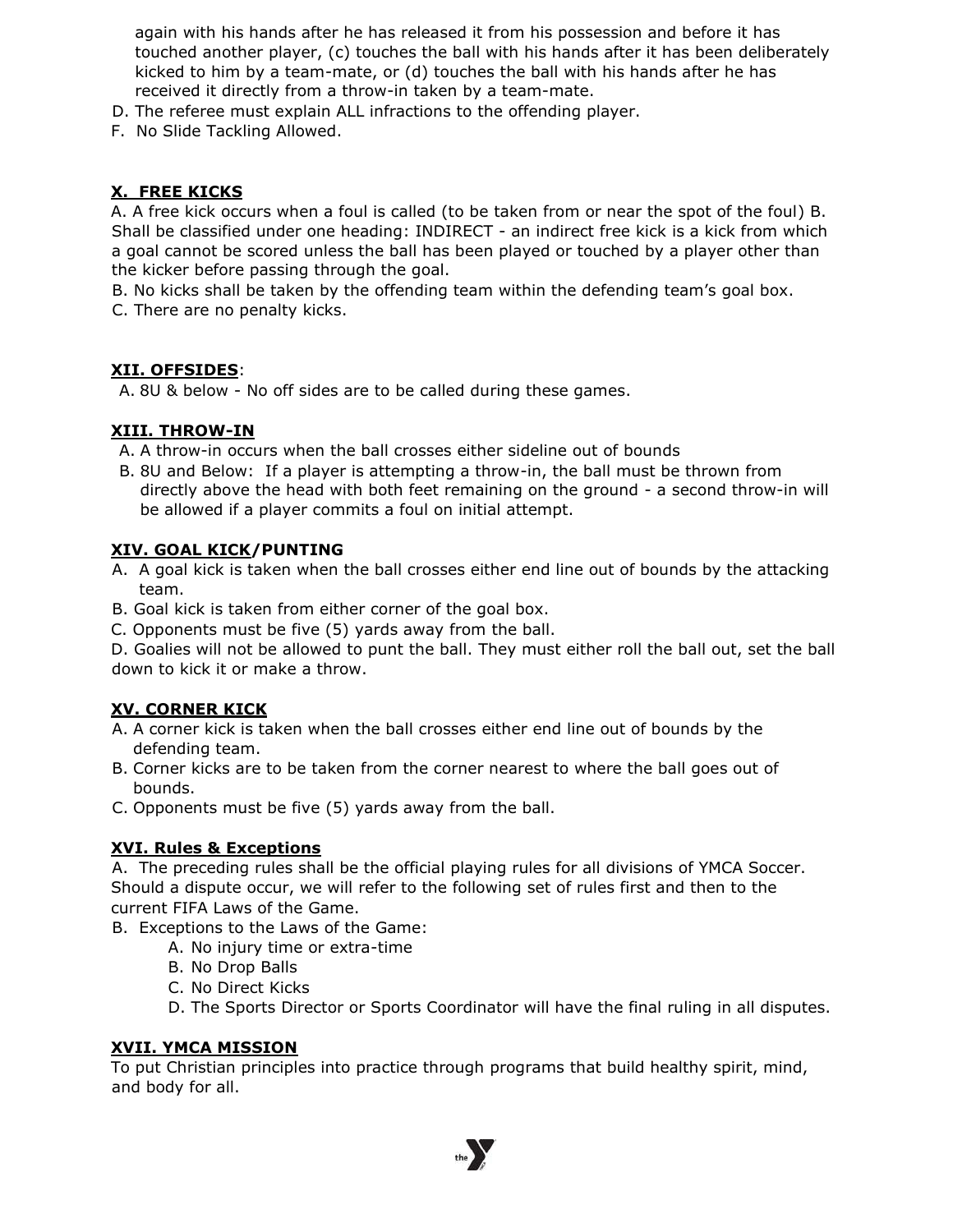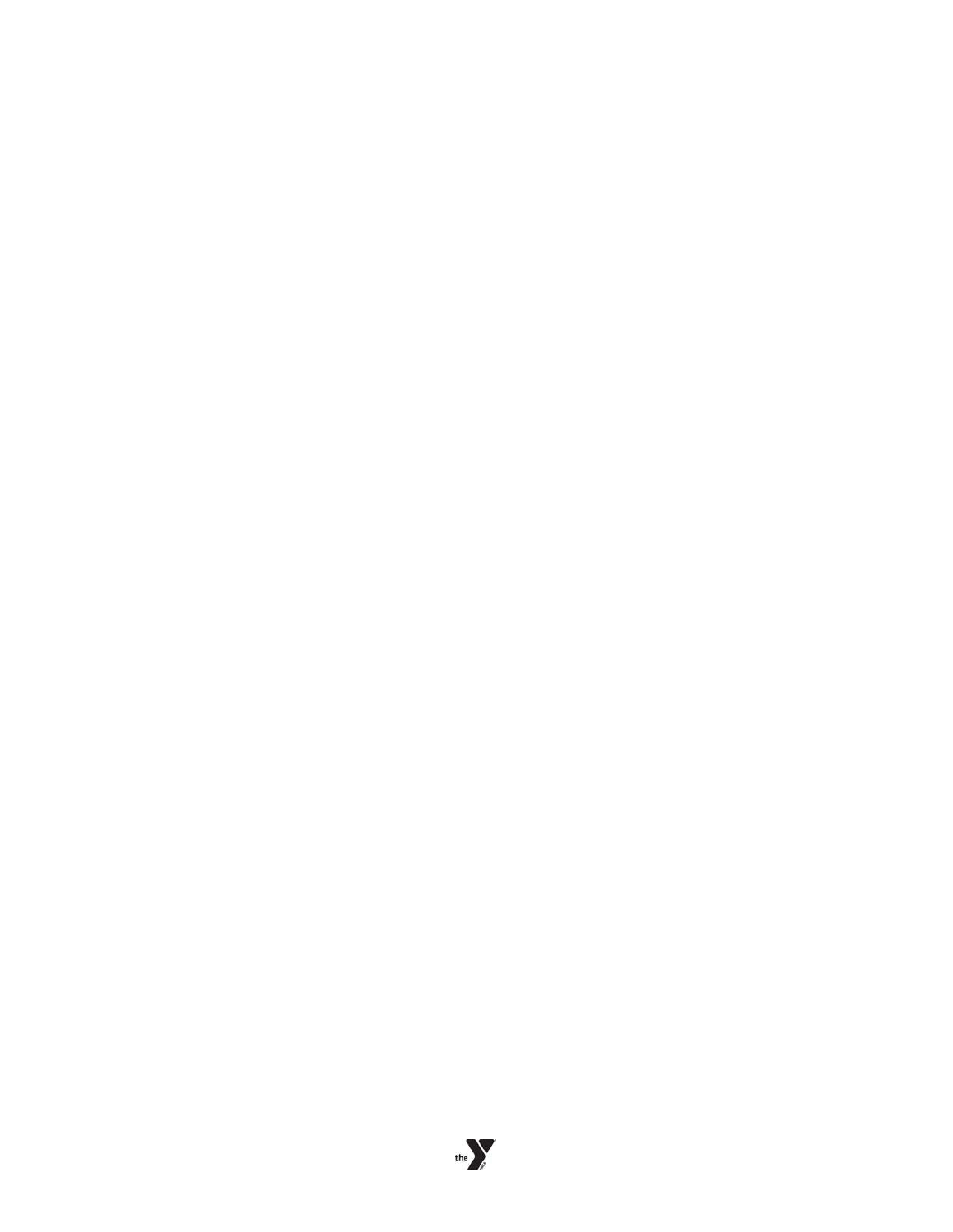

## **2022 YMCA YOUTH SOCCER 10 & UNDER RULES**

**YMCA Mission:** To put Christian principles into practice through programs that build healthy spirit, mind, and body for all.

**Law 1** – The Field of Play

Dimensions: The field of play must be rectangular. The length of the touchline must be greater than the length of the goal line.

Length: minimum 45 yards maximum 60 yards Width: minimum 35 yards maximum 45 yards

Field Markings: Distinctive lines not more than five (5) inches wide. The field of play is divided into two halves by a halfway line. The center mark is indicated at the midpoint of the halfway line. A circle with a radius of eight (8) yards is marked around it.

The Goal Area: Conform to FIFA.

The Penalty Area: A penalty area is defined at each end of the field as follows: Two lines are drawn at right angles to the goal line, ten (10) yards from the inside of each goalpost. These lines extend into the field of play for a distance of ten (10) yards and are joined by a line drawn parallel with the goal line. The area bounded by these lines and the goal line is the penalty area. Within each penalty area a penalty mark is made eight (8) yards from the midpoint between the goalposts and equidistant to them. An arc of a circle with a radius of eight (8) yards from each penalty mark is drawn outside the penalty area. Flag posts: Conform to FIFA.

The Corner Arc: Conform to FIFA.

Goals: Goals must be placed on the center of each goal line. They consist of two upright posts equidistant from the corner flag posts and joined at the top by a horizontal crossbar. The maximum distance between the posts is eighteen (18) feet and the maximum distance from the lower edge of the crossbar to the ground is six (6) feet.

Safety: Goals must be anchored securely to the ground. Portable goals may only be used if they satisfy this requirement.

**Law 2** – The Ball: Size four (4).

**Law 3** – The Number of Players: A match is played by two teams, each consisting of not more than seven players, one of whom is the goalkeeper. A match may not start if either team consists of fewer than five players.

Substitutions: At any stoppage and unlimited. US YOUTH SOCCER Revised April 12, 2005.

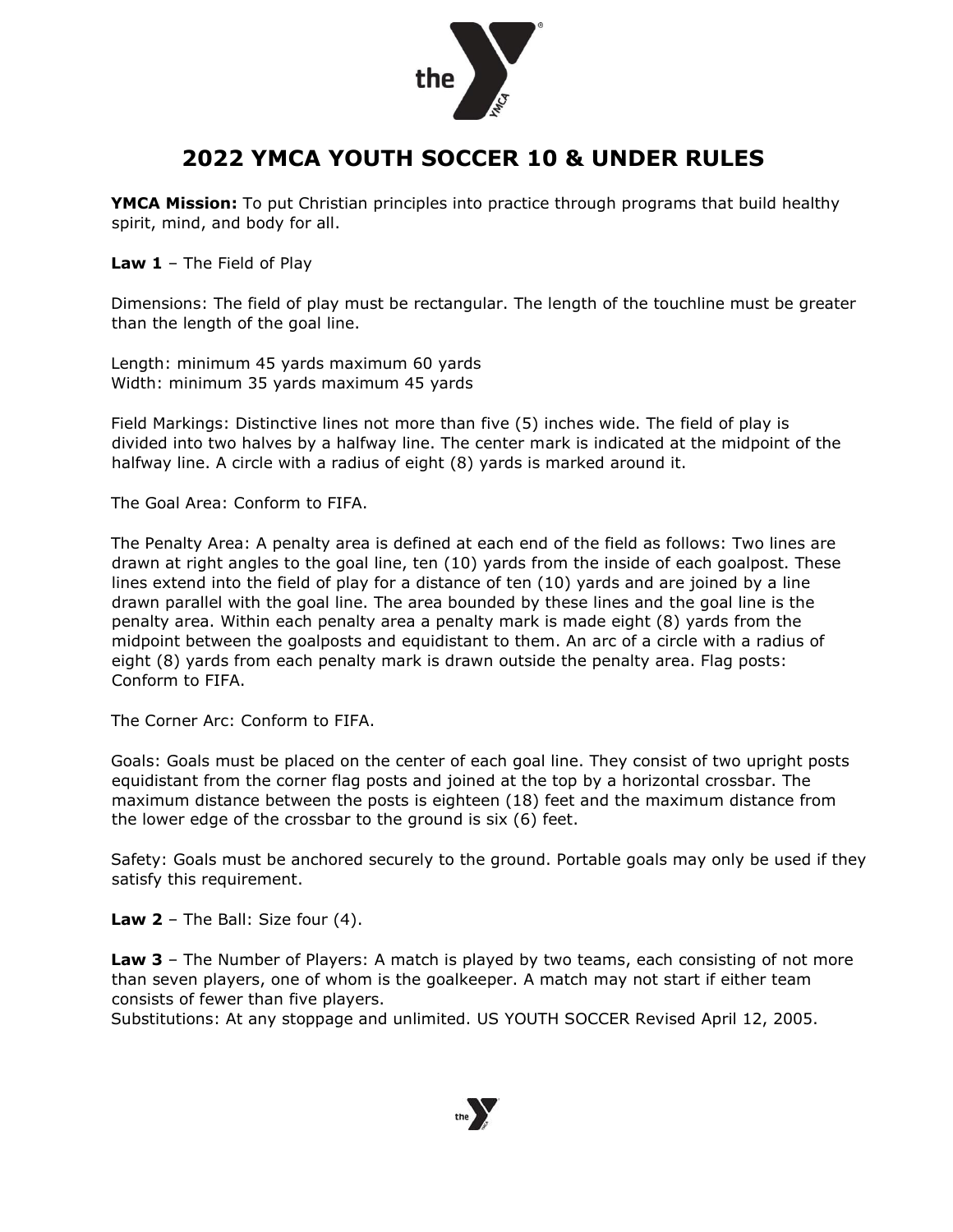Playing time: Each player SHALL play a minimum of 50% of the total playing time. Teams and matches may be coed.

**Law 4** – The Players' Equipment: Conform to FIFA. Non-uniform clothing is allowed based on weather conditions, but uniforms must still distinguish teams. *YMCA Players will be required to wear the YMCA Uniform Package. This consists of the matching uniform top, black YMCA Soccer Shorts, and matching team color socks. Players not in complete uniform may not be allowed to play.* 

**Law 5** – The Referee: Registered referee, especially Grade 9 or parent/coach or assistant coach. All rule infringements shall be briefly explained to the offending player.

**Law 6** –The Assistant Referees: Not required. May use club linesmen/women if desired.

**Law 7** – The Duration of the Match: Conform to FIFA with the exception of the match being divided into two (2) equal halves of twenty-five (25) minutes each. There shall be a halftime interval of five (5) minutes.

**Law 8** – The Start and Restart of Play: Conform to FIFA with the exception of the opponents of the team taking the kick-off are at least eight (8) yards from the ball until it is in play.

**Law 9** – The Ball In and Out of Play: Conform to FIFA.

**Law 10** – The Method of Scoring: Conform to FIFA.

**Law 11** – Offside: None.

**Law 12** – Fouls and Misconduct: Conform to FIFA with the exception that an indirect free kick is awarded to the opposing team at the center spot on the halfway line if a goalkeeper punts or drop-kicks the ball in the air from his/her penalty area into the opponents penalty area.

**Law 13** – Free Kicks: Conform to FIFA with the exception that all opponents are at least eight (8) yards from the ball.

**Law 14** – The Penalty Kick: Conform to FIFA with the exception that the penalty mark is made eight (8) yards from the midpoint between the goalposts and equidistant to them.

**Law 15** – The Throw-In: Conform to FIFA.

**Law 16** – The Goal Kick: Conform to FIFA.

**Law 17** – The Corner Kick: Conform to FIFA with the exception that opponents remain at least eight (8) yards from the ball until it is in play.

## **Standings:**

Standings will be kept for ages 10U & above using the below format:

- A. Teams will receive 3 points for a win
- B. Teams will receive 1 point for a tie
- C. Team will receive 0 points for a loss
- D. In the event of a tie in the final season standings, the following will be used to determine the higher seeding:

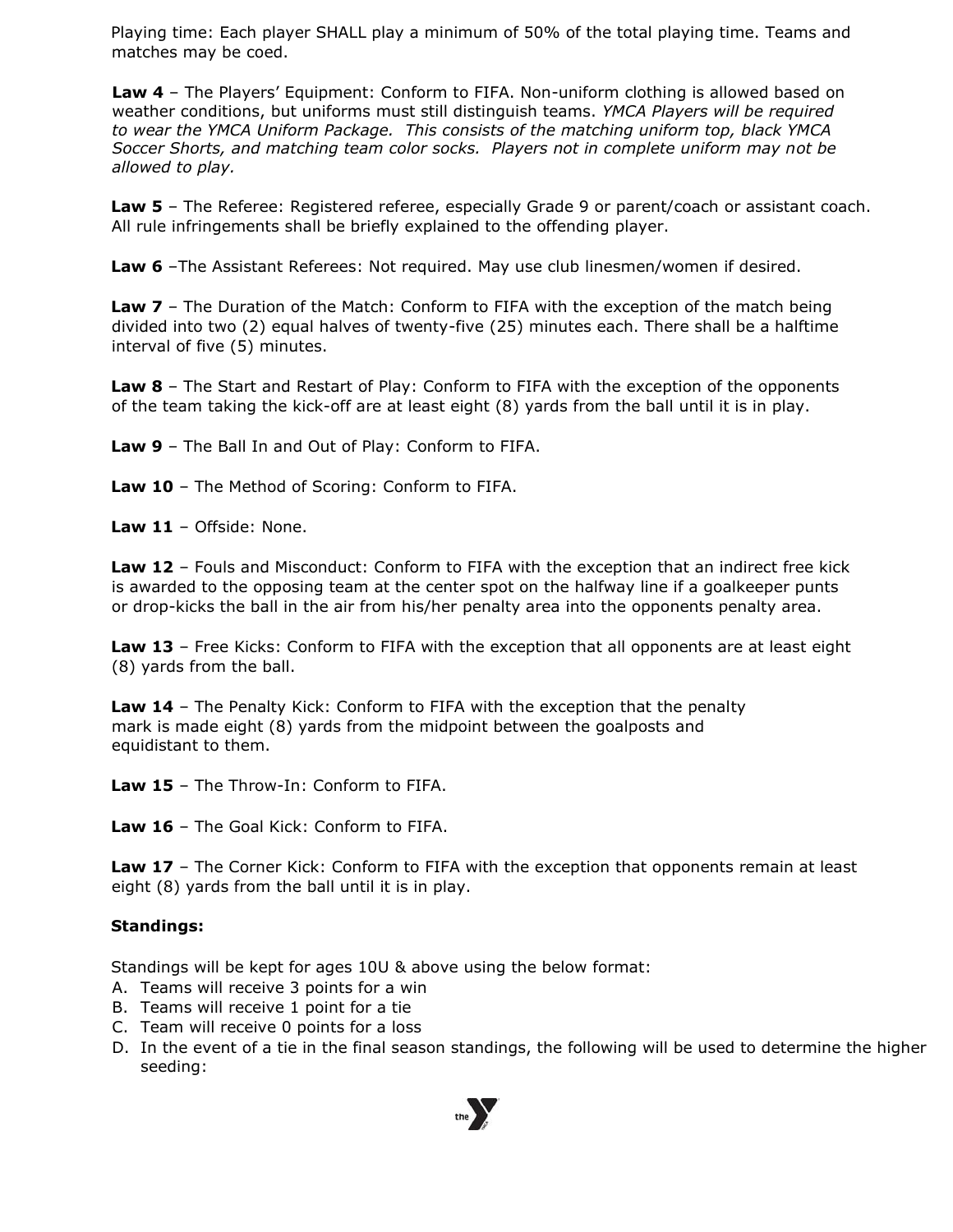| (1) | <b>Winning Percentage</b> |
|-----|---------------------------|
| (2) | Head to Head              |
| (3) | Strength of Schedule      |
| (4) | Coin Flip                 |

**Addendums:** Please see U10 Addendums labeled A, B, & C.

#### **Pre-Game Warm Up & Coaches on the Field:**

No pregame warm-up in the penalty area or goal area before any match. This means no shooting on goals and/or goalkeeper training in the goal area prior to the start of your game. The purpose of this rule is to protect the grass in the goalmouth from excessive foot traffic and the destruction of the grass from cleats. Coaches, trainers, parents, and players from both teams must insure that teams preserve the grass in this area of the field by observing this pregame rule.

Coaches are required to stay on their sideline, are not permitted behind goals, and may not enter the field of play. In the event you are needed on the field, such as a player injury, the officials will signal for you to come on to the field.

Parents are not permitted behind goals and/or on the field of play during games. In the event you are needed on the field, such as a player injury, the officials will signal for you to come on to the field.

#### **Protest & Rule Disputes:**

There are no rules protests regarding officials call or game challenges.

The Sports Director or Sports Coordinator(s) will have the final ruling in all matters.

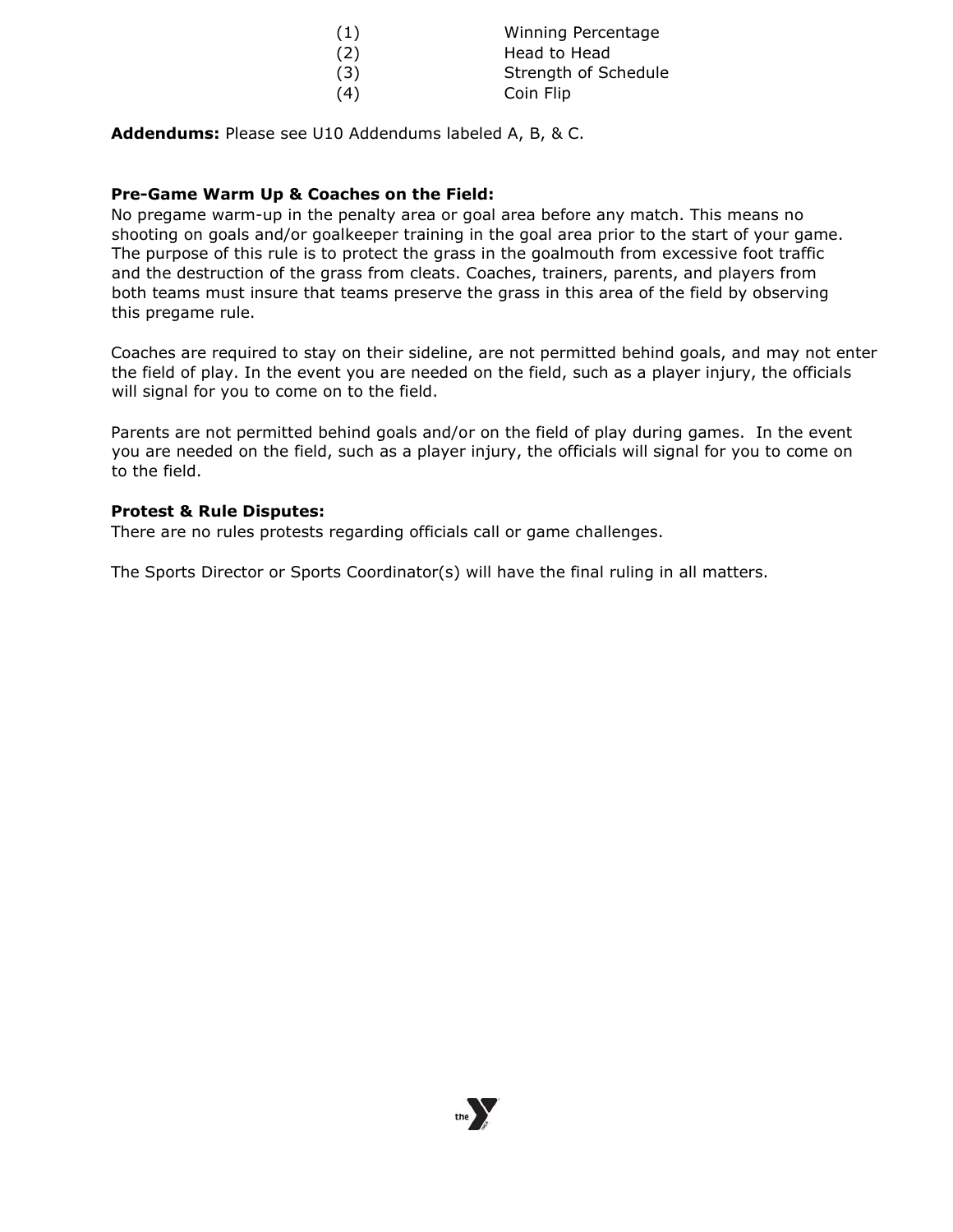

## **2022 YMCA YOUTH SOCCER 12 & UNDER/14 & UNDER RULES**

**YMCA Mission:** To put Christian principles into practice through programs that build healthy spirit, mind, and body for all.

#### **Laws of the Game:**

The 12 & under and 14 & under age groups will follow the FIFA Laws of the Game for the following, unless noted below:

- Law  $1$  The Field of Play
- Law 2 The Ball
	- Size 4 for 12U and Size 5 for 14U
- Law 3 The Number of Players
	- 9 V 9 for 12 & Under Age Group 11 v 11 for 14 & Under Age Group
- Law 4 The Players' Equipment
- Law 5 The Referee
- Law 6 The Assistant Referees
- Law 7 The Duration of the Match
	- 12 & Under 2 30 minute halves w/ 10 minute halftime
	- 14 & Under 2 35 minute halves w/ 10 minute halftime
- Law 8 The Start and Restart of Play
- Law 9 The Ball In and Out of Play
- Law 10 The Method of Scoring
- Law 11 Offside
- Law 12 Fouls and Misconduct
- Law 13 Free Kicks
- Law 14 The Penalty Kick
- Law 15 The Throw-in
- Law 16 The Goal Kick
- Law 17 The Corner Kick
	- Procedures to Determine the Winner of a Match or Home-and-Away
	- The Technical Area
	- The Fourth Official and the Reserve Assistant Referee